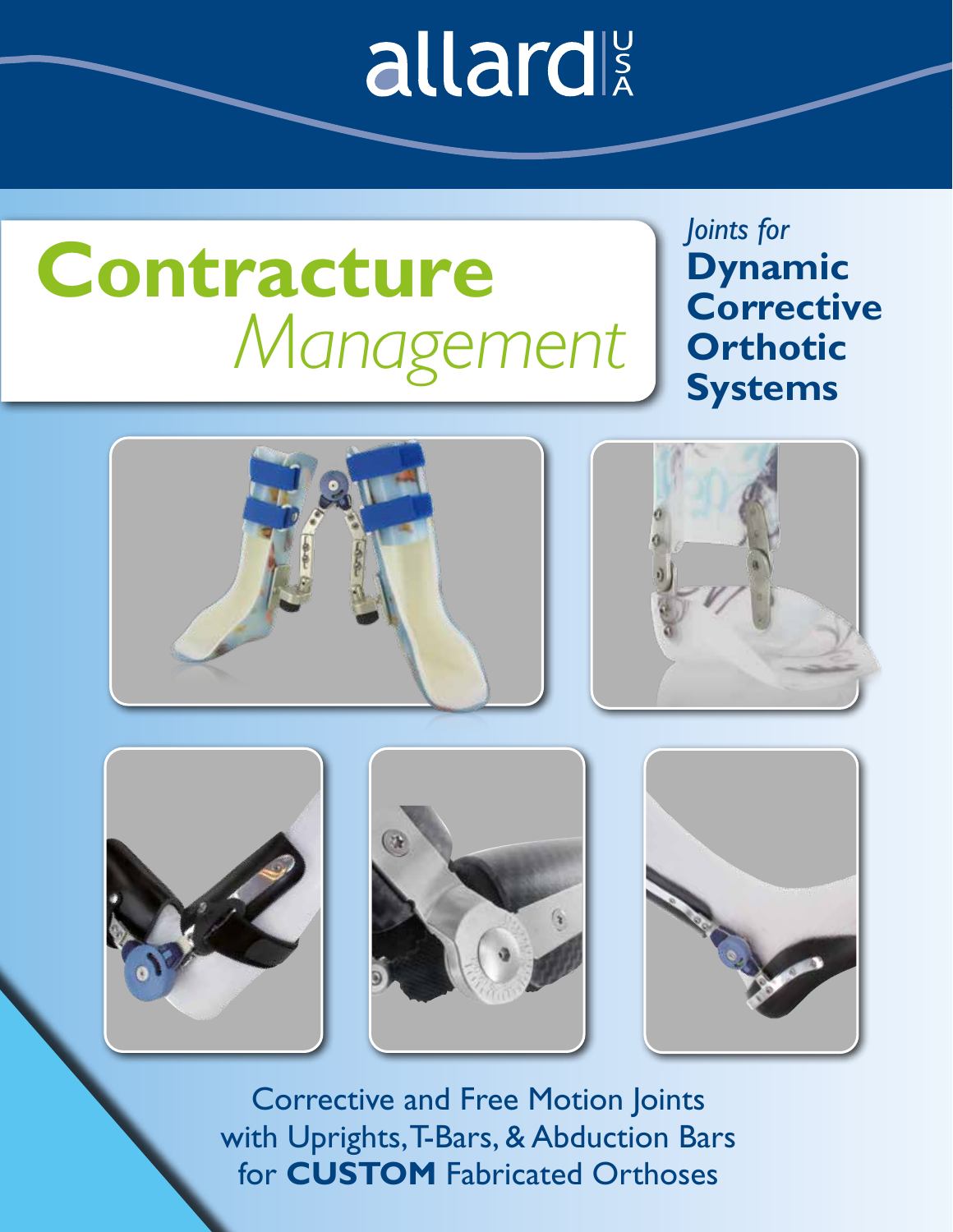## **Dynamic Corrective** Multi**Motion System Joint**

The MultiMotion Dynamic Corrective System Joint consists of two components – the Corrective Joint and your choice of Free Motion or R.O.M. Joint. All components are available in Small and Regular sizes.

### **MultiMotion Dynamic Corrective System Joint**

*Functionality of the MultiMotion Corrective Joint is based on the LLPS principles (Low Load Prolonged Stretch). This process of gradual, precise and evenly applied tension, stimulates the growth of the shortened tissue and increases joint mobility. Treatment of contracture can be done in either flexion or extension, based on patient needs.*

- Torque output in flexion or extension by simply flipping the spring
- Range of Motion +120° to -120°
- Adjustable flexion and extension stops: Small in 14° increments, Regular in 12° increments
- Locking and unlocking possible in virtually any position
- Torque Output; from 0 Nm to 3.4 Nm (30 in-lb) for size small, 0 Nm to 10.2 Nm (90 in-lb) for size Regular
- Medial and lateral access to set screw for torque output adjustments



*Corrective Joint with Bar Adapter 69100/69200*

*Corrective Joint with T-Bar, 12mm Offset 69113/69213*

## *Refer to page 6 for an illustrative guide on how you will (1) adjust for flexion or extension based on anatomical joint to be managed, (2) adjust degree of ROM, and (3) adjust amount of force (torque).*

|            | <b>Corrective Joint Specifications</b><br>1/Pkg. |         |               |                        |                     |                 |  |  |  |
|------------|--------------------------------------------------|---------|---------------|------------------------|---------------------|-----------------|--|--|--|
| Item $#$   | Distal Joint<br>Connection                       | Size    | Max<br>Torque | <b>loint</b><br>Weight | Housing<br>Diameter | Bar<br>Width    |  |  |  |
| 69200 0000 | Bar Adapter                                      | Small   | 3.4 Nm        | 100 grams              | $35 \text{ mm}$     | $12 \text{ mm}$ |  |  |  |
| 691000000  | <b>Bar Adapter</b>                               | Regular | 10.2 Nm       | 240 grams              | $53 \, \text{mm}$   | $16$ mm         |  |  |  |
| 69213 0000 | T-Bar 12 mm Offset                               | Small   | 3.4 Nm        | 123 grams              | 35 mm               | $12 \text{ mm}$ |  |  |  |
| 691130000  | T-Bar 12 mm Offset                               | Regular | 10.2 Nm       | 284 grams              | 53 mm               | 16 mm           |  |  |  |
| 691220000  | Straight Uprights                                | Small   | 3.4 Nm        | 155 grams              | $35 \text{ mm}$     | $12 \text{ mm}$ |  |  |  |
| 691210000  | Straight Uprights                                | Regular | $10.2$ Nm     | 395 grams              | $53 \, \text{mm}$   | 16 mm           |  |  |  |
| 691250000  | Straight Upright &<br>T-Bar with 12 mm Offset    | Small   | 3.4 Nm        | 150 grams              | $35 \, \text{mm}$   | $12 \text{ mm}$ |  |  |  |
| 691230000  | Straight Upright &<br>T-Bar with 12 mm Offset    | Regular | 10.2 Nm       | 360 grams              | 53 mm               | $16 \text{ mm}$ |  |  |  |

*Corrective Joint with Integrated Straight Bar 69121/69122*

> *Corrective Joint with Integrated T-Bar 12mm Offset 69123/69125*

*NOTE: 3.4 Nm = 30 in-lb / 10.2 Nm = 90 in-lb*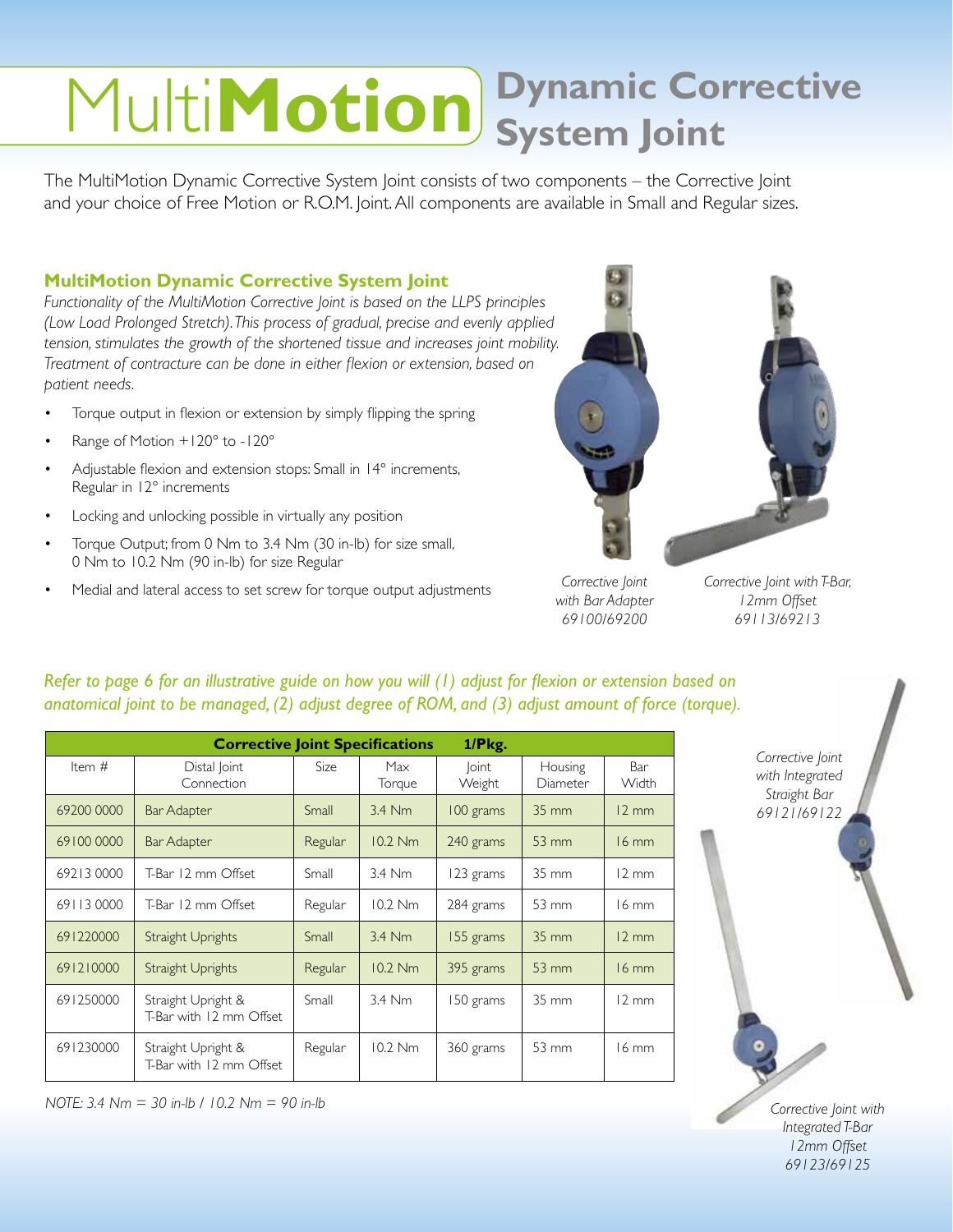## Multi**Motion Components**

### **MultiMotion Free Motion Joint**

*The Free Motion Joint is positioned on the opposite side of the Corrective Joint and*  provides the desired tortional stiffness to the orthosis.  $\bullet$  Free Motion Joint (+135° to -135°)

|            | <b>Free Motion Joint Specifications</b>       |             | 1/Pkg.          |                     |
|------------|-----------------------------------------------|-------------|-----------------|---------------------|
| Item $#$   | Distal Joint<br>Connection                    | <b>Size</b> | loint<br>Weight | System Bar<br>Width |
| 69505 0000 | <b>Bar Adapter</b>                            | Small       | 33 grams        | $12 \text{ mm}$     |
| 69500 0000 | <b>Bar Adapter</b>                            | Regular     | 35 grams        | $16 \text{ mm}$     |
| 695180000  | T-Bar 12 mm Offset                            | Small       | 41 grams        | $12 \text{ mm}$     |
| 695130000  | T-Bar 12 mm Offset                            | Regular     | 50 grams        | $16 \text{ mm}$     |
| 691280000  | Straight Uprights                             | Small       | 55 grams        | $12 \text{ mm}$     |
| 691270000  | Straight Uprights                             | Regular     | 85 grams        | $16 \text{ mm}$     |
| 691310000  | Straight Upright & T-Bar<br>with 12 mm Offset | Small       | 50 grams        | $12 \text{ mm}$     |
| 691290000  | Straight Upright & T-Bar<br>with 12 mm Offset | Regular     | 70 grams        | $16 \text{ mm}$     |

*NOTE: Housing Diameter of all Free Motion Joints = 33mm*

- 
- Material: aluminum, steel/stainless steel, brass, PC/ABS plastic



## **MultiMotion R.O.M. Joint**

*The R.O.M. Joint is positioned on the opposite side of the Corrective Joint and provides the desired tortional stiffness to the orthosis.* 

| <b>ROM Joint Specifications 1/Pkg.</b> |         |          |                                 |                  |  |  |  |  |
|----------------------------------------|---------|----------|---------------------------------|------------------|--|--|--|--|
| Item $#$                               | Size    |          | Joint Weight   Housing Diameter | System Bar Width |  |  |  |  |
| 69555 0000                             | Small   | 38 grams | 44 mm                           | $12 \text{ mm}$  |  |  |  |  |
| 69550 0000                             | Regular |          | 44 mm                           | $16 \text{ mm}$  |  |  |  |  |

## **Selection criteria for appropriate Joint size**

*The MultiMotion Corrective Joint, the Free Motion Joint and R.O.M. Joint are all available in just two sizes: Small and Regular. With these two joint sizes you can treat wrist, elbow, knee and ankle contractures - both for children and adults. When applied to the wrist, the selection criteria is: small anatomical body joint = small joint system. When applied to the elbow - knee or ankle joint, body weight is decisive.*



Flexion/Extension stops are adjustable: Small: in 14° increments, Regular: in 12° increments

• Material: aluminum, steel/stainless steel, brass, PC/ABS plastic

*ROM Motion Joint with Bar Adapter*

| Joint type:        |                   | <b>Corrective</b> |         | <b>Free Motion</b> |         |
|--------------------|-------------------|-------------------|---------|--------------------|---------|
| Anatomy            | Weight            | Small             | Regular | Small              | Regular |
| Wrist              | N/A               | $\times$          |         | $\times$           |         |
| Elbow, Knee, Ankle | $<$ 22 kg/50 lbs. | $\times$          |         | $\times$           |         |
| Elbow, Knee, Ankle | $>22$ kg/50 lbs.  |                   | X       |                    | X       |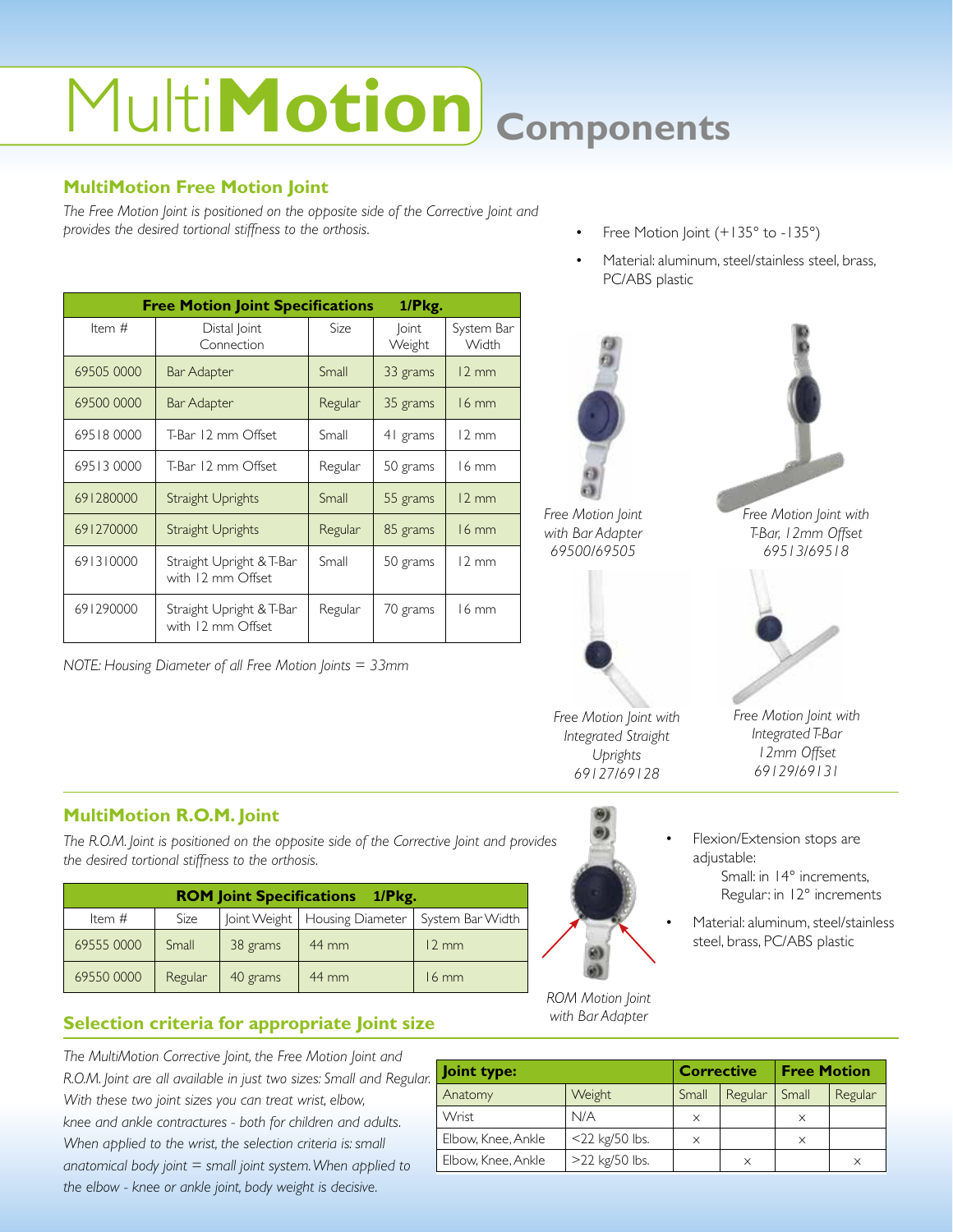## Multi**Motion Accessories**

## **MultiMotion Uprights**

- All uprights are supplied pre-drilled for optimal attachment to the MultiMotion Joints
- High Rigidity Uprights available in Straight, Offset, & T-Bar styles
- Choice of 12mm or 16mm bar widths
- Material: Aluminum

| <b>Upright Specifications 2/Pkg.</b> |          |             |                  |                 |                  |  |  |  |  |
|--------------------------------------|----------|-------------|------------------|-----------------|------------------|--|--|--|--|
| Item $#$                             | Style    | <b>Size</b> | Length           | Width           | Thickness        |  |  |  |  |
| 69701 0000                           | Straight | Small       | $200 \text{ mm}$ | $12 \text{ mm}$ | $3.2 \text{ mm}$ |  |  |  |  |
| 69702 0000                           | Straight | Regular     | $200 \text{ mm}$ | $16 \text{ mm}$ | 4 mm             |  |  |  |  |
| 69705 0000                           | Offset   | Small       | 350 mm           | $12 \text{ mm}$ | $3.2 \text{ mm}$ |  |  |  |  |
| 69706 0000                           | Offset   | Regular     | 450 mm           | $16 \text{ mm}$ | 4 mm             |  |  |  |  |
| 69722 0000                           | T-Bar    | Small       | 150 mm           | $12 \text{ mm}$ | $3.2 \text{ mm}$ |  |  |  |  |
| 69723 0000                           | T-Bar    | Regular     | 150 mm           | $16 \text{ mm}$ | $3.2 \text{ mm}$ |  |  |  |  |



## **MultiMotion Alignment Tool**

*The Alignment Tool is used on the positive cast to properly align the joints, and can be used multiple times.*

• Package contents: Round T-bar and two hinge adaptor sets with screws and washers for both joints, Small and Regular.



| <b>Quick MultiMotion Joint and Upright Item No. Summary</b> |            |            |            |                         |            |            |  |  |
|-------------------------------------------------------------|------------|------------|------------|-------------------------|------------|------------|--|--|
| <b>MULTIMOTION JOINTS</b>                                   |            | Standard   |            | W/T-Bar<br>12 mm Offset |            |            |  |  |
| Size:                                                       | Small      | Regular    | Small      | Regular                 |            |            |  |  |
| <b>CORRECTIVE</b>                                           | 69200 0000 | 69100 0000 | 69213 0000 | 69113 0000              |            |            |  |  |
| <b>CORRECTIVE W/ UPRIGHTS</b>                               | 69122 0000 | 69121 0000 | 69125 0000 | 69123 0000              |            |            |  |  |
| <b>FREE MOTION</b>                                          | 69505 0000 | 69500 0000 | 695180000  | 69513 0000              |            |            |  |  |
| <b>FREE MOTION W/ UPRIGHTS</b>                              | 69128 0000 | 69127 0000 | 69131 0000 | 69129 0000              |            |            |  |  |
| <b>ROM</b>                                                  | 69555 0000 | 69550 0000 | N/A        | N/A                     |            |            |  |  |
| <b>MULTIMOTION UPRIGHTS</b>                                 | Straight   |            | Offset     |                         | T-Bar      |            |  |  |
| Bar Width:                                                  | Small      | Regular    | Small      | Regular                 | Small      | Regular    |  |  |
| High Rigidity                                               | 69701 0000 | 69702 0000 | 69705 0000 | 69706 0000              | 69722 0000 | 69723 0000 |  |  |

*NOTE: All MultiMotion Corrective, Free Motion, and ROM Joints are for non-weight bearing orthoses.*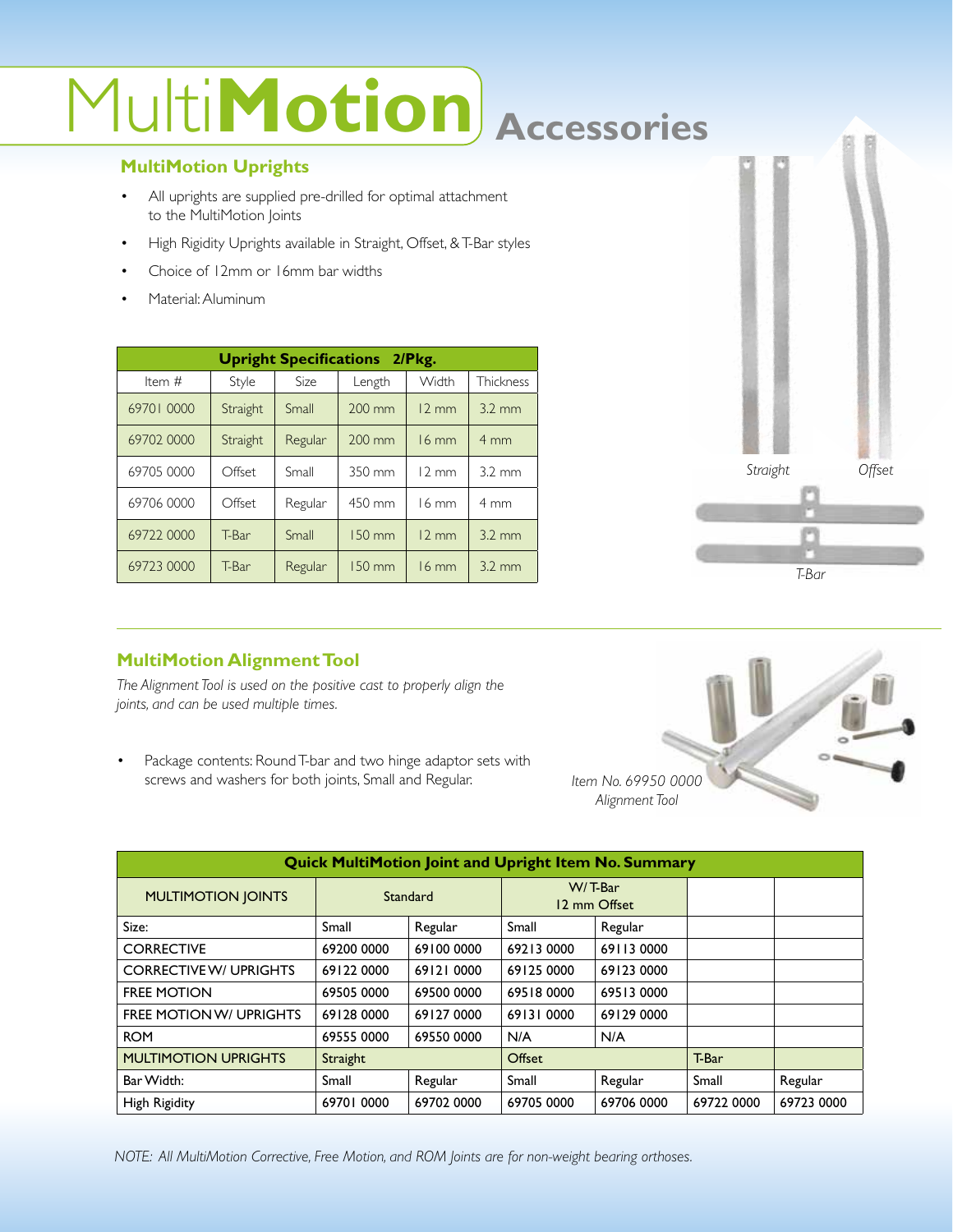## Multi**Motion**

## **Binky - Universal Free Motion Joint**

*This universal joint is used for the production of orthoses without any flexion or extensions stops. It can also be used as a Free Motion joint.*

- Free motion
- Single axis
- Pre-drilled M4 threaded holes
- Includes four  $MA \times 6$  tor $\times$  15 screws and alignment tool
- Material: stainless steel

| <b>Binky - Universal Free Motion Joint</b> |                 |                   |                  |         |  |  |  |  |  |
|--------------------------------------------|-----------------|-------------------|------------------|---------|--|--|--|--|--|
| Item #                                     | Width           | Length            | <b>Thickness</b> | Package |  |  |  |  |  |
| 69688 0011                                 | $12 \text{ mm}$ | $62 \, \text{mm}$ | $2.5 \text{ mm}$ | pair    |  |  |  |  |  |
| 69688 0013                                 | $18 \text{ mm}$ | 76 mm             | $2.5 \text{ mm}$ | pair    |  |  |  |  |  |



## **The Dynamic Corrective System Joint**

*This joint offers fast, efficient and adequate treatment of contractures resulting from neurological and orthopedic conditions. The system joint is fabricated into orthoses – for both children and adults.*

**Intended use:** Treatment of correctable contractures

| Functional restrictions according to ICF |                 |                 |             |                                |  |  |  |  |
|------------------------------------------|-----------------|-----------------|-------------|--------------------------------|--|--|--|--|
|                                          |                 |                 |             |                                |  |  |  |  |
| Joint mobility                           | loint stability | Muscle strength | Muscle tone | Movement pattern while walking |  |  |  |  |



### **Product function**

• Continuously adjustable dynamic extension or flexion of the joint

## **Benefits for achieving therapy objectives**

- Improvement/rehabilitation of joint mobility
- Safe and step-wise joint mobilization
- Extension/mobilization of spastic musculature
- Strengthening of musculature
- Improvement of the resting posture
- Prevention of cartilage damage and ulcers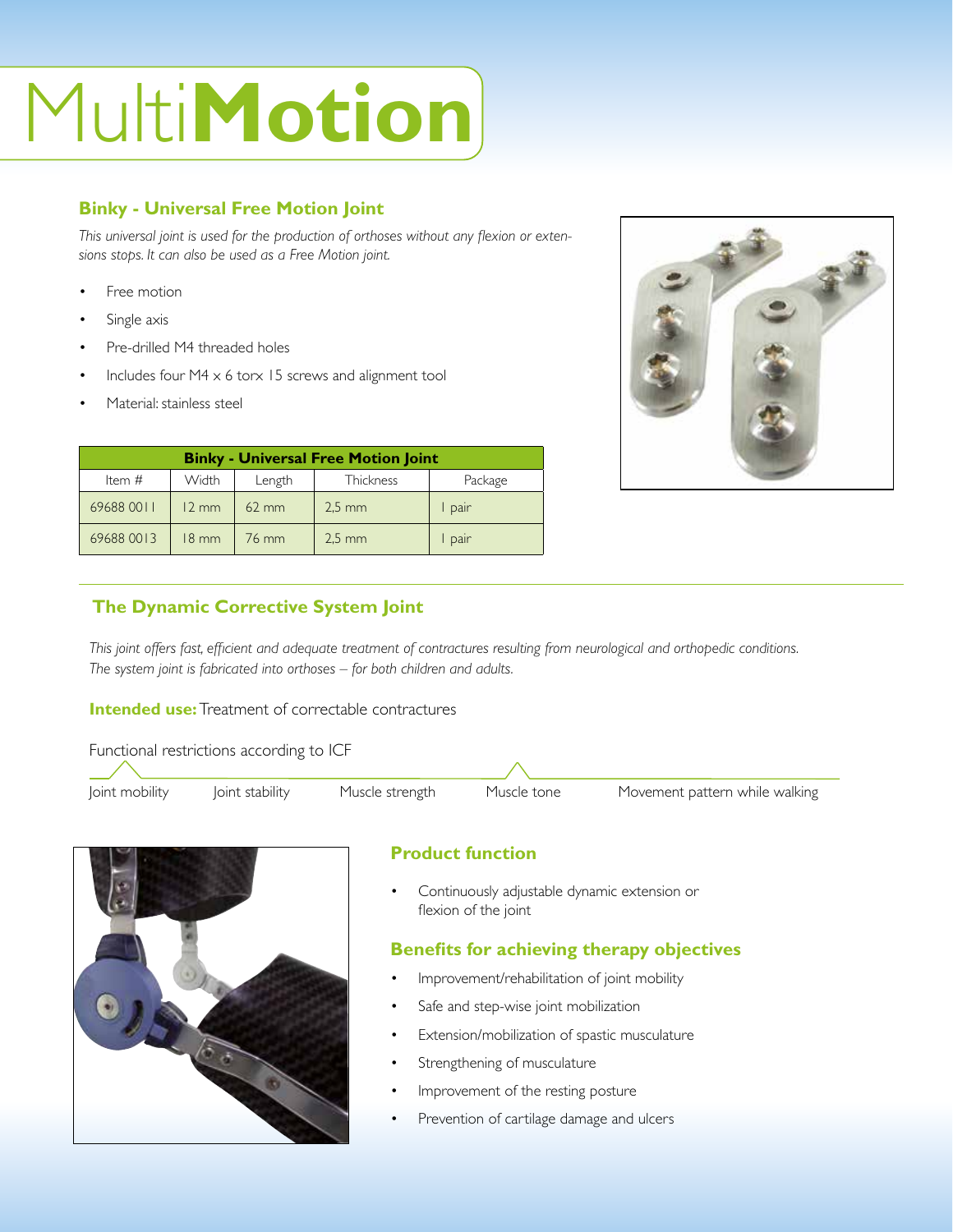# Multi**Motion Corrective Joint**

## Just 3 Simple Adjustments

## **1 Flexion/Extension**

*How can one joint be used for either flexion or extension?*

- It's simple! Just open the joint housing and flip the spring to change the direction of the forces!
- The spring is color coded, one side red and the other yellow. See the chart below to identify the color required based on anatomical location.

## **2 ROM**

Position screws to desired Range-of-Motion limitation.



## **3 Force Control (Torque)**

Find trigger point and scale back.





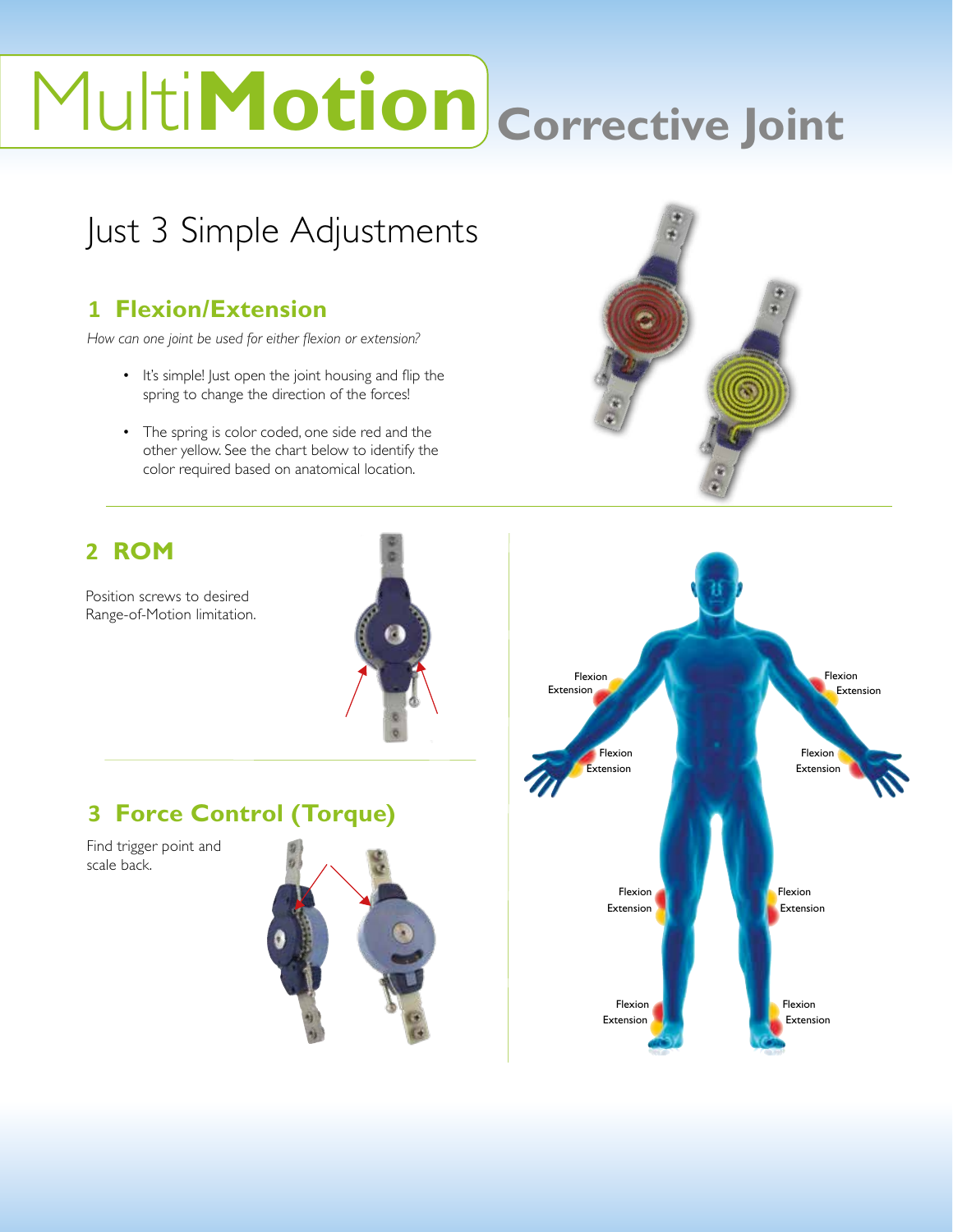## **Dynamic Hip**  Multi**Motion** Abduction System

#### **For safe treatment of correctable pediatric hip contractures.**

- Positions the childs leg in an optimal position and stabilizes the hip joint
- Adductors are stretched by slow elongation
- Can be locked and un-locked in desired position
- Adjustable flexion and extension stops; Small 14° intervals, Regular 12° intervals



### **Features**

- Improved/regained joint movement
- Safe and gradual joint mobilization
- Stretch/mobilization of spastic muscles
- Prevents cartilage damage

#### **Intended use**

*Neurological*

- Spastic diplegia
- Spastic tetraplegia
- Spastic triplegia

*Orthopedic*

• Congenital subluxation of the hip joint

The Hip Abduction System consists of two components; The MultiMotion Corrective Joint and the Abduction Bars. These two components are mounted to a custom fabricated orthosis.

### **Abduction Bars, Aluminium**

| Item No.   | Size <sup>1</sup> | Measure                                    |  |
|------------|-------------------|--------------------------------------------|--|
| 697210000  | Small, Set of 2   | $ $ <105 cm (41 inches)                    |  |
| 69720 0000 |                   | Regular, Set of $2$   > 105 cm (41 inches) |  |

### **MultiMotion Corrective Joint**

| Item No.           | <b>Size</b> | Max.<br>Rotation<br>Torque | <b>loint</b><br><b>Housing</b><br><b>Diameter</b> | <b>loint</b><br>Weight | Age       |
|--------------------|-------------|----------------------------|---------------------------------------------------|------------------------|-----------|
| 69200 0000 Small   |             | 3.4 Nm                     | 35 mm                                             | 77 g                   | $<$ 4 yrs |
| 69100 0000 Regular |             | $10.2$ Nm                  | 53 mm                                             | 180 g                  | $> 4$ yrs |





*NOTE! This product must be fitted by a medical professional. Patient and caregiver must be instructed how to don and doff, and about how the system works. Please inform the patient and caregiver that settings must not be changed. This MultiMotion Hip Abduction System is only intended as a hip orthosis and is not weight bearing.*